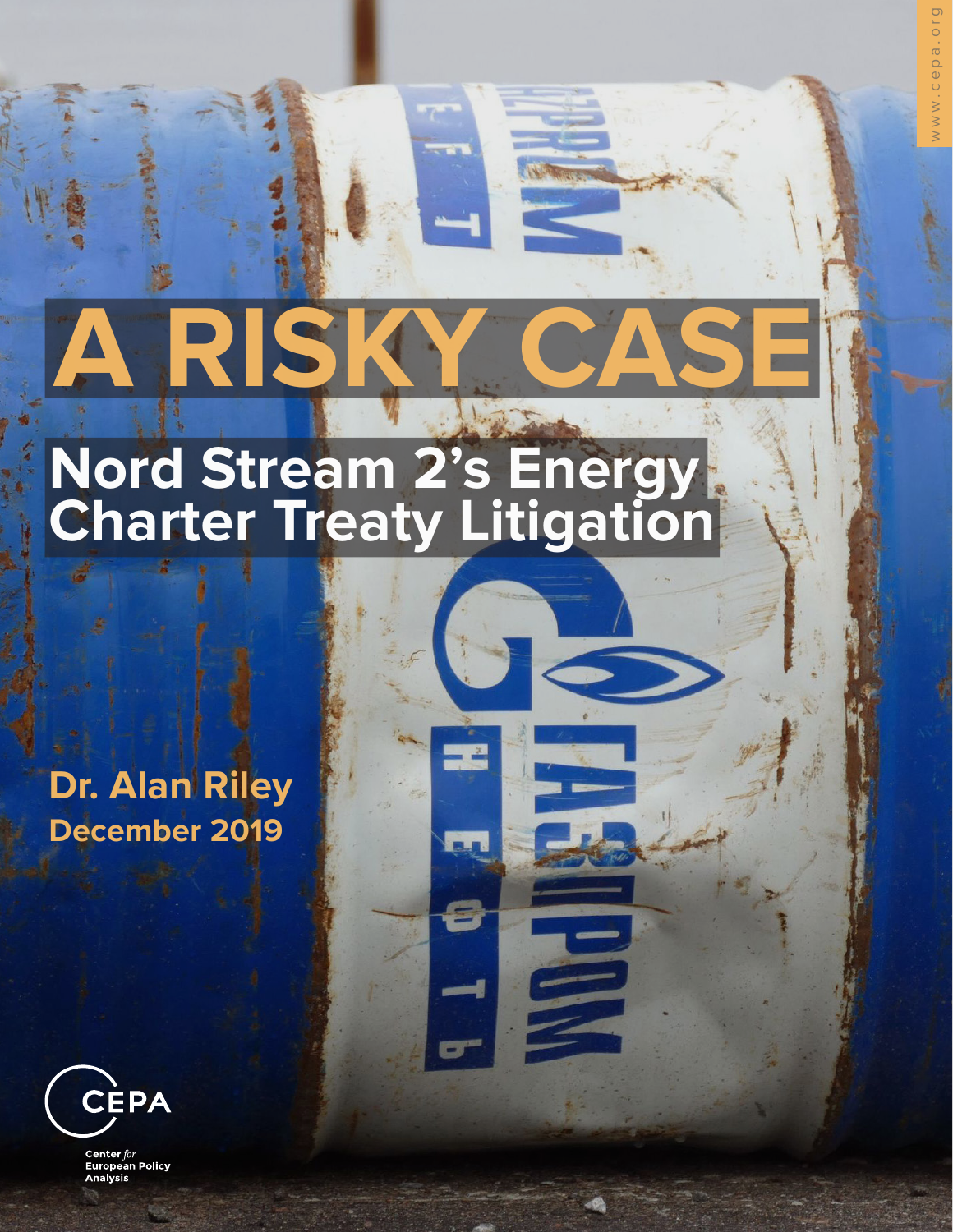

All opinions are those of the author(s) and do not necessarily represent the position or views of the institutions they represent or the Center for European Policy Analysis.

#### **About CEPA**

The Center for European Policy Analysis (CEPA) is a 501(c)(3), non-profit, non-partisan, public policy research institute. Our mission is to promote an economically vibrant, strategically secure, and politically free Europe with close and enduring ties to the United States. Our analytical team consists of the world's leading experts on Central-East Europe, Russia, and its neighbors. Through cuttingedge research, analysis, and programs we provide fresh insight on energy, security, and defense to government officials and agencies; we help transatlantic businesses navigate changing strategic landscapes; and we build networks of future Atlanticist leaders.

© 2019 by the Center for European Policy Analysis, Washington, DC. All rights reserved.

No part of this publication may be used or reproduced in any manner whatsoever without permission in writing from the Center for European Policy Analysis, except in the case of brief quotations embodied in news articles, critical articles, or reviews.

Center for European Policy Analysis 1275 Pennsylvania Ave NW, Suite 400 Washington, DC 20004 E-mail: info@cepa.org www.cepa.org

Cover image: "Gazprom" by Maxence under CC BY 2.0.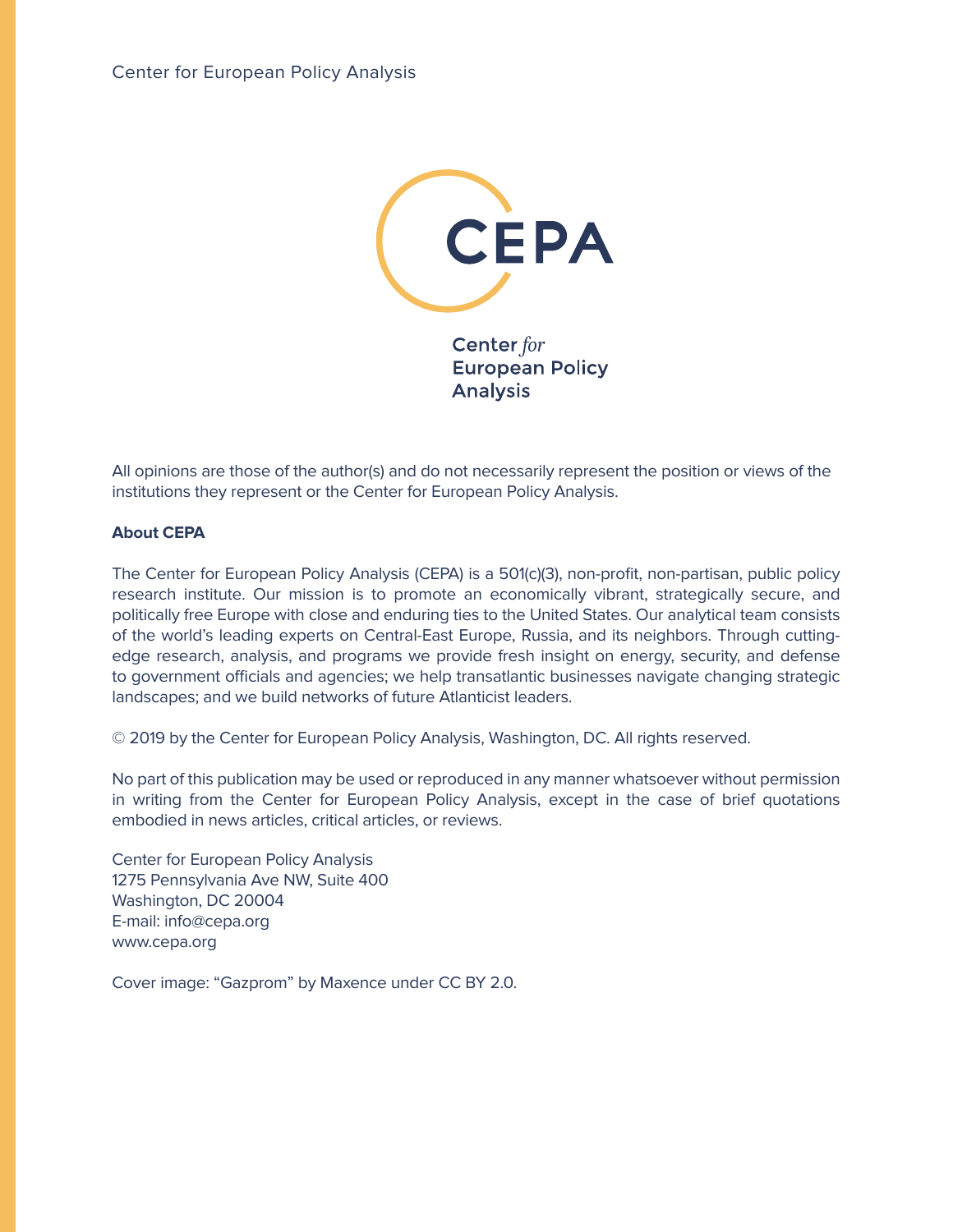## **A RISKY CASE**

## Nord Stream 2's Energy Charter Treaty Litigation

**Dr. Alan Riley**

**December 2019**



Center for European Policy **Analysis**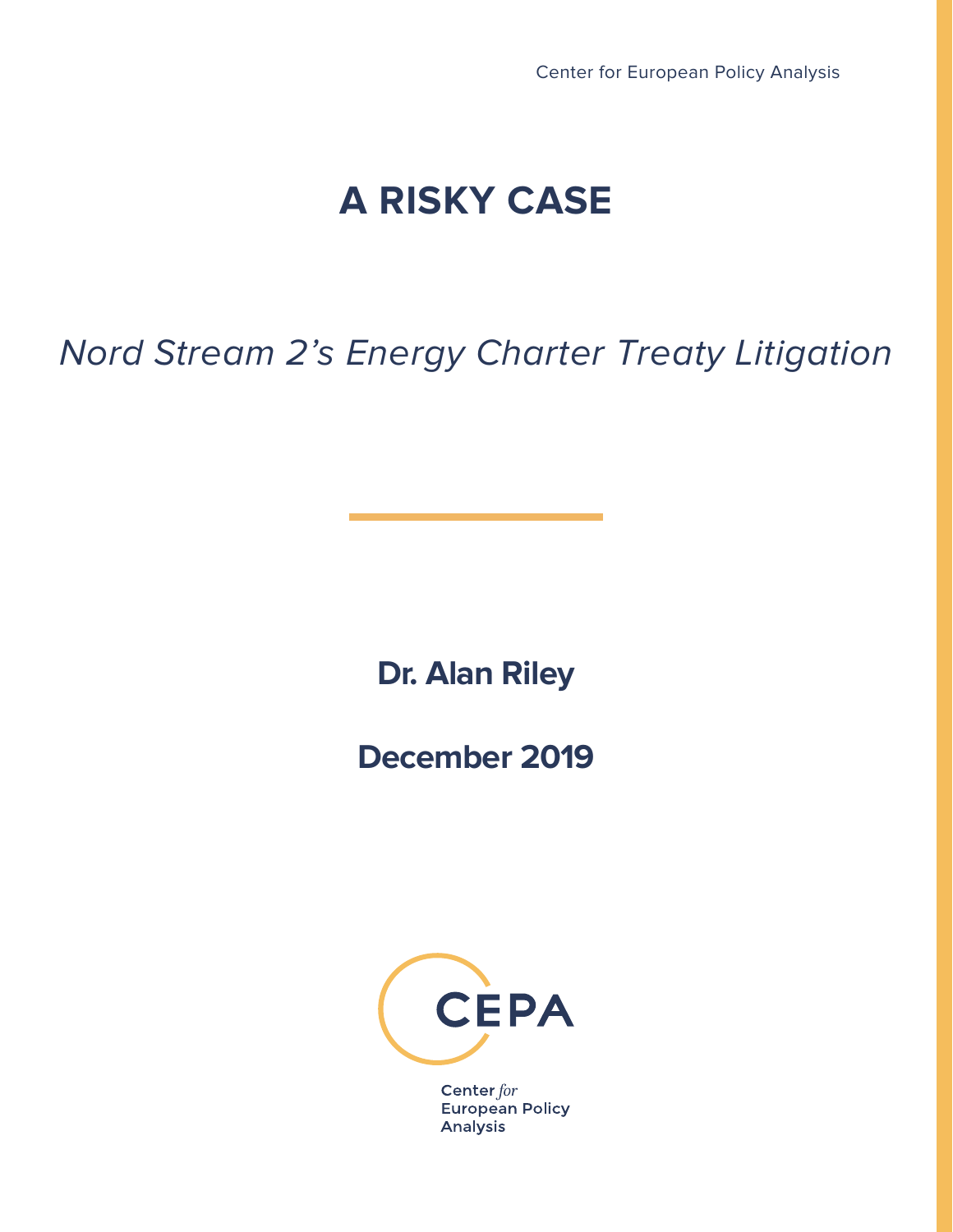# **The Issue**

*From the Editor: Russia is often described as a status quo actor in the international system which seeks to play the role of a great power. The reality is quite different. Whether in arms control, or through its membership in a wide variety of multilateral institutions, Moscow seeks to transform the global order either by manipulating those institutions in order to advance Russian security and commercial interests or by hollowing them out entirely. The saga of Gazprom-backed Nord Stream 2's lawsuit against the European Union illustrates the Kremlin's approach.*

Charter Treaty. It may not end well for the Gazprom-backed pipeline company, which allogos that the EU's April 2010 amondment to the 2000 Charter Treaty. It may not end well for the *Gazprom*-backed pipeline company, which alleges that the EU's April 2019 amendment to the 2009 Gas Directive discriminates against import pipelines and is intended to undermine the value of its investment in the project. Although this litigation case has been widely publicized, upon closer examination, its argument is highly flawed and wrongly assumes that the company has acted as a responsible investor. What does this mean for the pipeline project, which is nearing completion?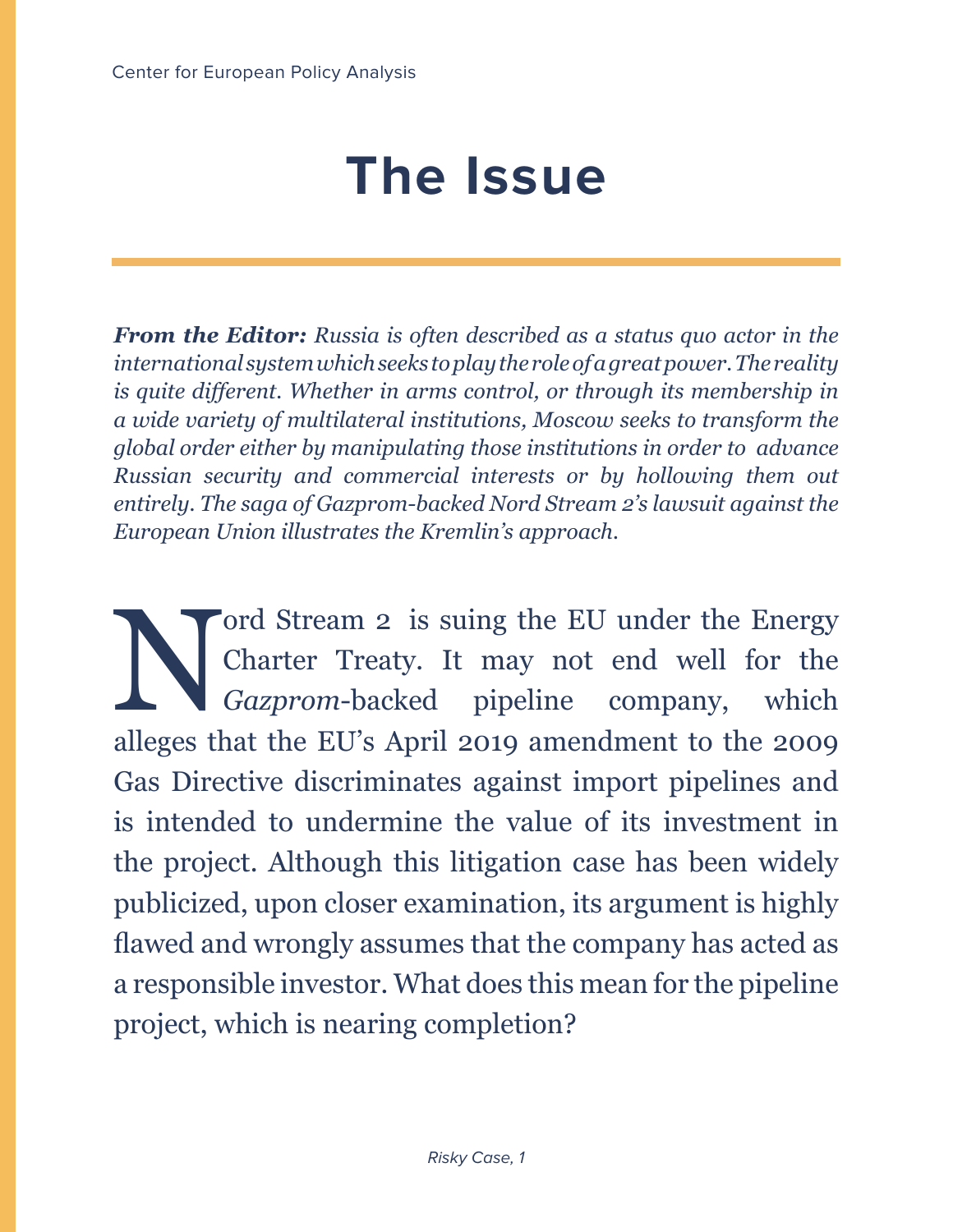#### **INTRODUCTION**

On September 26, 2019 the Gazprom-owned company Nord Stream 2 (NS2) served a notice of arbitration on the European Union under the Energy Charter Treaty (ECT). NS2 alleged that the European Union, by enacting an amendment to the Gas Directive 2009 in April 2019 (Directive 2019/692) which extended the 2009 Directive to import pipelines, had unlawfully discriminated against the pipeline company. This discrimination, NS2 argued, was targeted, deliberate, and had the effect of undermining the value of its investment. This discrimination, it argued, was therefore tantamount to expropriation under the investment protection provisions of the ECT. The publication of the notice of arbitration resulted in a flurry of media headlines suggesting that the EU would end up paying billions of euros to NS2. However, on closer examination, the flaws in NS2's case, together with the prospect of extensive document discovery, suggest that the ECT litigation will fail. Rather than this litigation being a brilliant winning strategy it looks in fact closer to being the desperate and unwise act of a pipeline company running out of options.

#### **NORD STREAM 2'S PLAUSIBLE LEGAL CHALLENGE TO THE EU**

At first sight, NS2 appears to have a case. Clearly part of the motivation for formally extending the Gas Directive 2009 to import pipelines was to bring NS2 within its scope. By the time the legislation was enacted, NS2 had already made a final investment decision and constructed approximately 40% of the pipeline on the seabed. The amending directive

#### Center for European Policy Analysis

also applies the full weight of the EU energy liberalization regime to all pipelines completed after May 23, 2019. As a consequence, NS2's line of argument that it had fundamentally committed itself to take on the risk of investment before the legislation came into force appears reasonable.

It also appears to be a reasonable argument that the legislation should apply on the basis of whether the risk of the investment has been taken on by the May deadline. NS2, the pipeline company argued, was more a completed pipeline—with investment costs already sunk—than an uncompleted pipeline where no investment risk has been taken.

Essentially, NS2 argued that it had made the investment and then found itself dealing with a regulatory regime that it had not anticipated. Its investment had been prejudiced by the new

"**Essentially, NS2 argued that** it had made the investment and then found itself dealing with a **regulatory regime that it had not anticipated**. "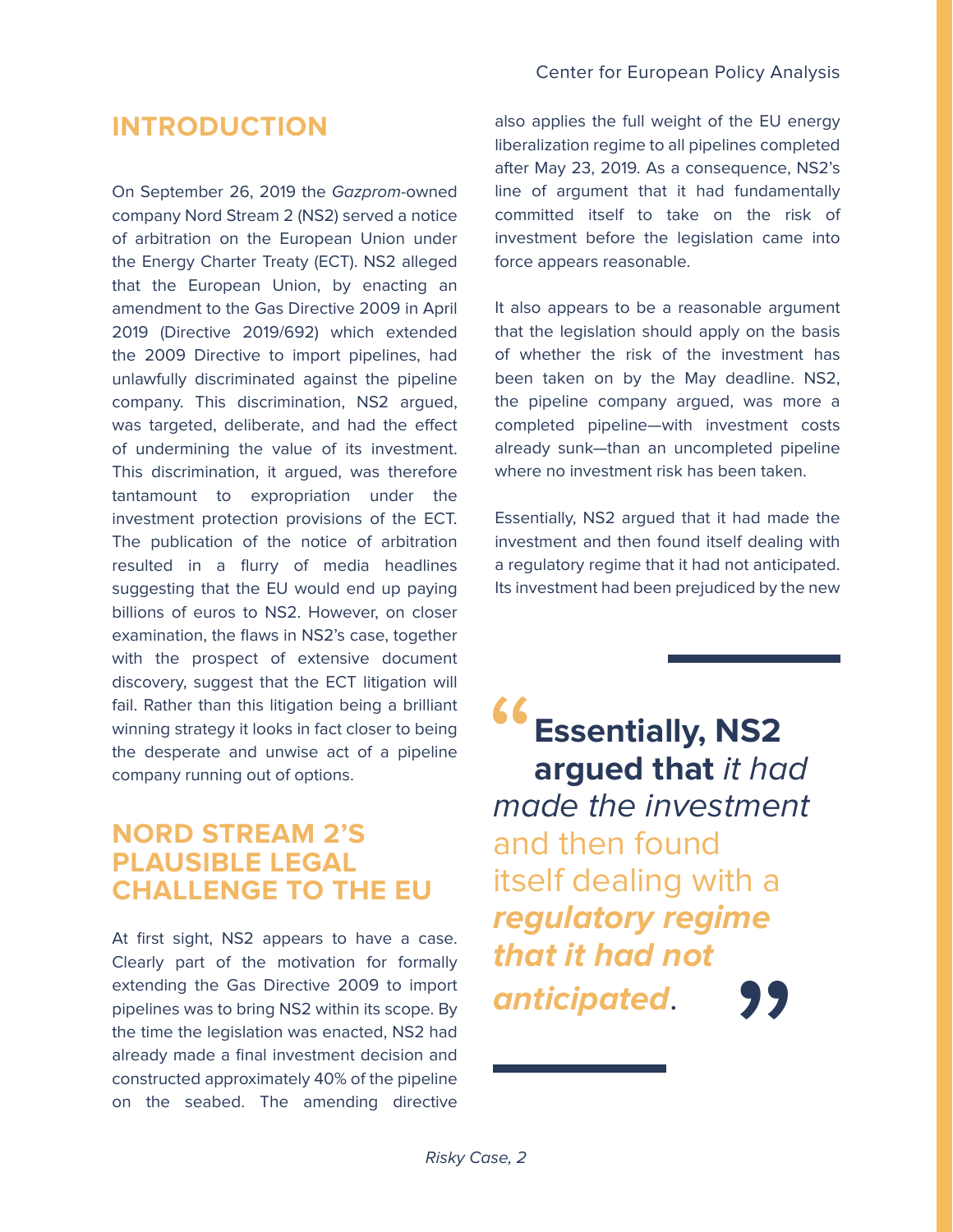legislation and been subject to unreasonable and discriminatory measures by the EU in breach of the ECT. This treatment was tantamount to expropriation under the ECT for which the pipeline company could obtain substantial damages against the EU.

#### **LACKING A PERMIT: IS NS2 A RESPONSIBLE INVESTOR?**

However, on closer examination, NS2's line of argument looks far from strong. The first problem is that it moved to execute the project without all the route permits in place. In other words, the final investment decision

# "**However, on closer examination,** NS2's line of argument **looks far from strong**. From strong. 99

and the move to construct the pipeline were **DEFENSE?** taken without all the route permits, which are vital to complete the project. In particular, NS2 proceeded without the Danish route permit in place, which it only obtained in late October 2019. It cannot commence construction work until late November 2019 at the earliest, six months after the legislation came into force. Furthermore, route permits—even in the Exclusive Economic Zone—can be refused on

environmental and safety grounds. The EU has a compelling argument that by proceeding to execute the project and taking on the risk of the project before all the permits were in place, NS2 was acting as an irresponsible investor. It took on unnecessary risk and cannot claim that its investment risk capital was prejudiced by the EU legislator enacting the EU directive.

This argument may well be reinforced in the course of ECT proceedings, where the EU can make substantial discovery demands of NS2. It can seek information from NS2 about why it decided to invest and proceed with construction before all the permits were in place. NS2's case would be substantially on the backfoot if the reason for the project's haste was to construct as much of the pipeline as possible before the new EU legislation was enacted. And if the reason for haste was an attempt to position the pipeline to make the present ECT claim, this would significantly undermine its case. NS2 would also be under pressure if the project was rushed in order to construct the pipeline as far as possible before the Russian-Ukrainian gas transit contract expires on January 1, 2020. Evidence of such a geostrategic motivation—permits or no permits—would undermine NS2's ECT claims.

## **DOES THE EU HAVE A LEGITIMATE INTERESTS**

A further problem for NS2 is that the EU is permitted, under ECT rules, to raise legitimate objective justifications for its legislation in its defense. Contrary to NS2's claims, the EU clearly has legitimate policy objectives in play. For instance, by imposing the same rules on import pipelines as it does domestic pipelines, it aims to create a single regulatory playing field.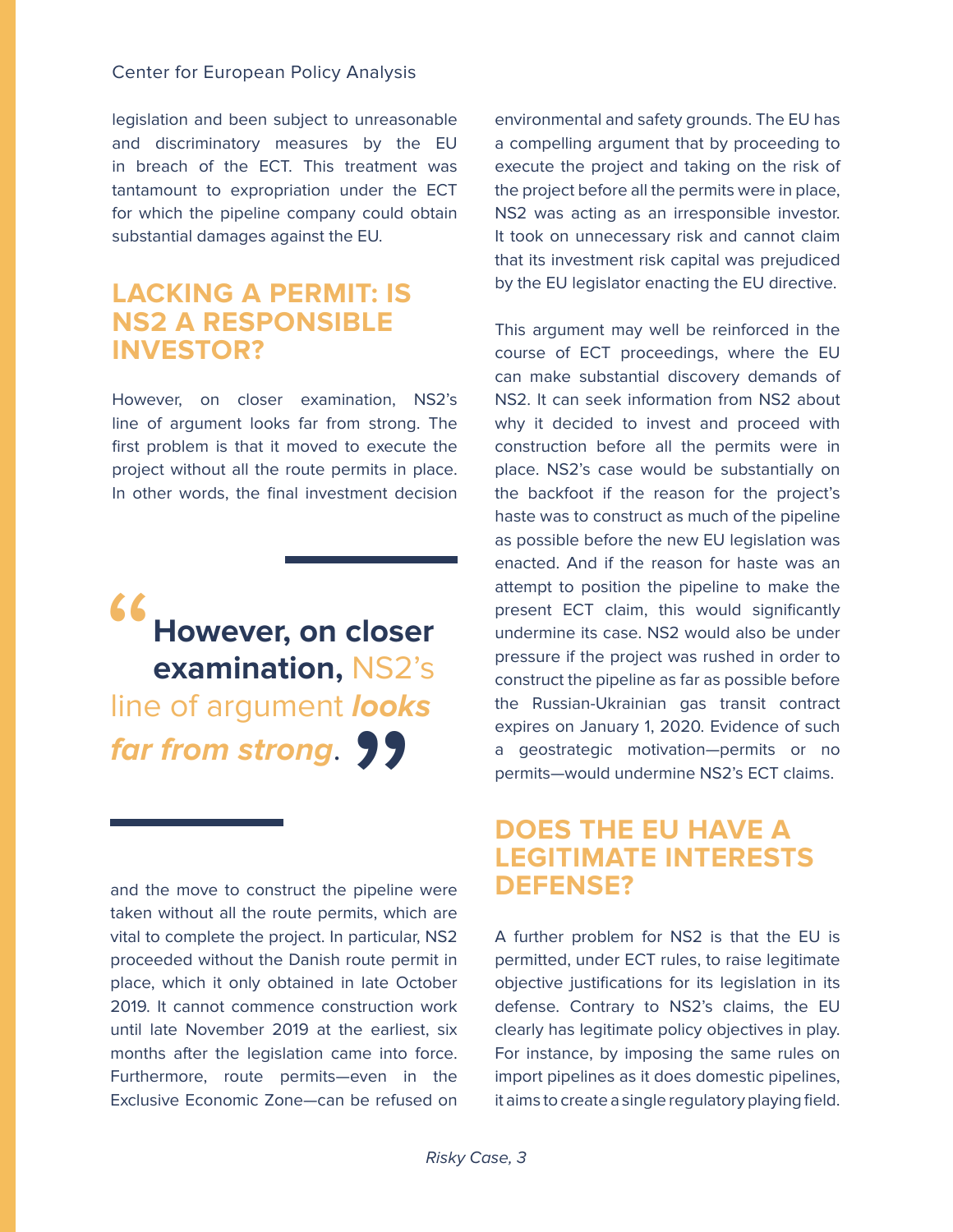Equally, EU liberalization rules on ownership unbundling regulation, third party access, and tariff regulation, combined with the express supply security assessment required under Article 11 of the Directive, protect legitimate EU interests. These include ensuring additional natural gas supplies, enhancing competition, functioning of the single market, and supply security. They already apply to pipelines within the EU, so it is difficult to make a compelling case that import pipelines are being targeted or expressly discriminated.

Furthermore, NS2 clearly threatens these legitimate EU interests. The pipeline does not provide any additional gas supplies to the EU; it merely shifts gas flows from the Ukrainian Brotherhood pipeline to NS2. By flooding the west-to-east EU pipeline interconnectors, gas flows from NS2 split the EU gas market in two. With gas flows from NS2 running through CEE states on pipelines controlled by Gazprom and its allies, the company's market power will be increased across the region. The CEE states currently have some transit security as gas flows from the Brotherhood pipeline flow further west into Western Europe. NS2 removes that transit security.

As a consequence, the EU has a compelling argument that the new legislation was a timely, proportionate, and legitimate response to a legitimate threat to EU interests. Brussels can therefore defend its legislation, arguing that it was seeking to achieve legitimate policy objectives in a proportionate manner. This raises another danger for NS2: that the litigation will expose the extent to which the pipeline is damaging European policy and security interests.

There is another connected and problematic question for NS2, which is arguing that it should not be subject to the full weight of EU energy liberalization rules, but rather the much softer derogation regime under the new legislation. However, the derogation regime envisages a completed pipeline undergoing a regulatory assessment of the pipeline's impact on the EU's internal market, competition, and supply security. As NS2 undermines all three bases of the assessment, it is unlikely to receive clearance under the derogation regime, which would fatally undermine its case. Perhaps even worse for Gazprom would be questioning whether the derogation regime can apply to NS2, which would also raise questions about whether it applies to NS1, which also affects EU supply security by removing transit security, undermines competition by enhancing Gazprom's market power in the CEE region, and does not actually provide any additional gas supply to the EU.

#### **AND DOES EU LAW APPLY TO IMPORT PIPELINES EVEN WITHOUT NEW LEGISLATION?**

Another difficulty with NS2's ECT litigation is that it invites additional unfortunate (from NS2's perspective) responses from the EU, particularly that EU law already applied to import pipelines. The underlying argument of NS2 by contrast is that there has been 'radical change' in EU legislation: that import pipelines were not subject to EU energy law, and then unexpectedly were. The reality is somewhat different. The EU did adopt an amendment to the Gas Directive 2009, formally extending the Directive to imported pipelines. However, EU law clearly applied to import pipelines before the amendment came into force: the Yamal pipeline, which flows through Russia and Belarus before flowing into Poland, was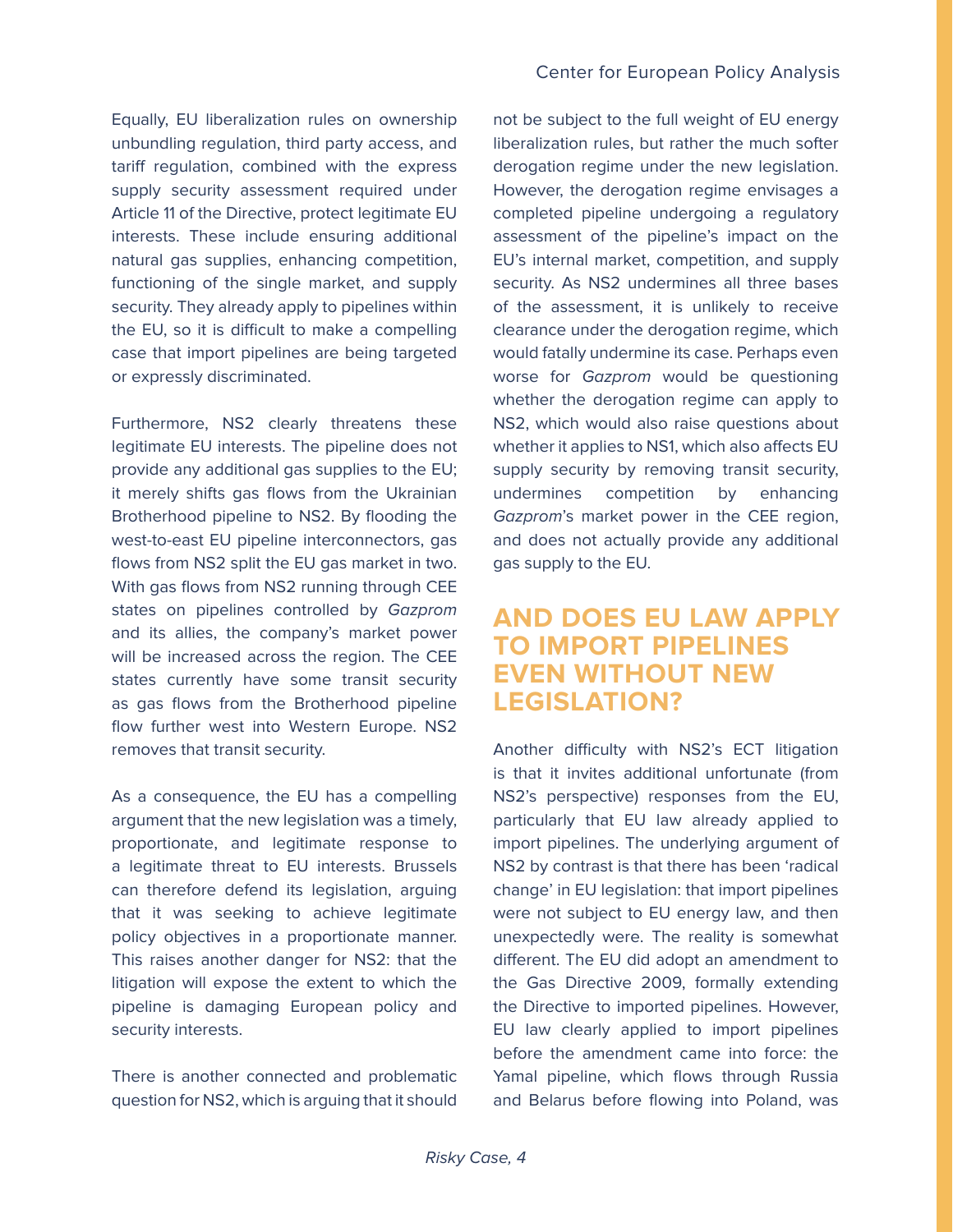#### Center for European Policy Analysis

subject on Polish territory to the full application of the Gas Directive 2009. NS2 is an offshore pipeline and Yamal is an onshore import pipeline, but it is difficult to see what turns on this point. Domestic law (absent a lex specialis) applies equally to the soil of the nation, its inland waters, and territorial sea. The new legislation itself makes no distinction between offshore and onshore pipelines, saying in the new Article 2(17) that EU law applies "between

"**Without distinguishing between** offshore and onshore pipelines in the new legislation, **NS2 is in trouble**. 2 is in trouble. 99

a Member State and a third country up to the territory of the Member States… or the territorial sea of that Member State." Clearly, the Gas Directive applies to both onshore and offshore pipelines.

Without distinguishing between offshore and onshore pipelines in the new legislation, NS2 is in trouble. EU energy liberalization law clearly already applies to onshore pipelines and it is difficult to see how EU law does not on ordinary principles of territorial jurisdiction apply to the territorial sea and inland waters of a state. So there is no basis to distinguish between offshore and onshore pipelines in applying EU law prior to the adoption of the new legislation. That view is reinforced by the fact that the European Commission was prepared to apply EU energy law to the South Stream pipeline before it was cancelled. New 2019 legislation was formally adopted expressly amending the Gas Directive 2009 and applying it to import pipelines for a mix of practical and political reasons—but the new legislation does not assist NS2 if the arbitration panel takes the view that EU law already applied to import pipelines. Worse still, if the panel does take that view, it will also color the view about the appropriate regulatory regime for NS1. If EU energy law applied to NS2, surely it also should have applied to NS1?

#### **A RISKY CASE: WILL THIS LITIGATION BACKFIRE?**

The ECT litigation is extremely risky for NS2 on a number of counts. As a matter of principle, the litigation raises questions surrounding Russian use of the ECT. Gazprom has used the fact that the pipeline company is headquartered in Switzerland for the ECT case. Switzerland is an ECT member, unlike the Russian Federation, which removed itself from the legal scope of the ECT in 2009. Technically, Gazprom can deploy this approach because of the generous provisions for foreign-owned companies to use registration in a third state to obtain ECT protection. However, from an EU perspective, direct EU investors in Russia have no ECT protection for the last decade because of Russia's withdrawal from the ECT's legal scope. This lack of reciprocity is likely to generate considerable discussion in Brussels and EU capitals as to what steps could remedy this lack of equal protection. As the ECT is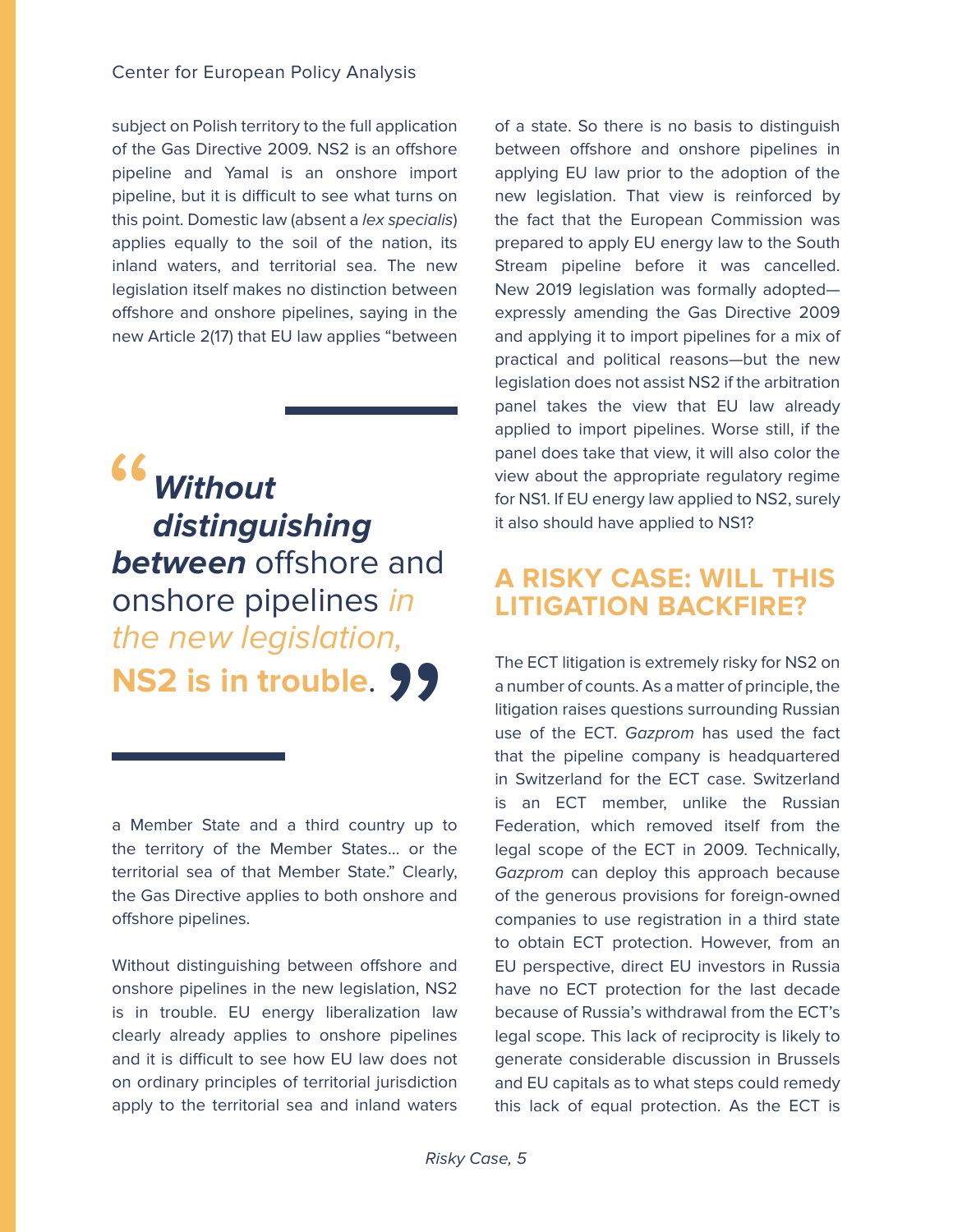currently undergoing a modernization and reform process, the NS2 case could be the last time that the Russian Federation is able to make use of the ECT. The EU may well seek to reform the ECT to limit Russia's ability to obtain future benefit of the Treaty.

More immediately, NS2 faces an extremely challenging arbitration process where it must explain why it accelerated its final investment decision and construction without having all the route permits. Protecting its claim for damages under robust probing by the panel is likely to prove difficult even for NS2's extremely capable external lawyers.

In addition, the arbitration litigation risks creating a trap for the pipeline company. Rather than assisting NS2 in forcing the EU to

provide a legal escape route from EU energy law, the arbitration panel could take the view that the derogation regime does not provide a shelter from EU law for the pipeline company, and that EU law applied to offshore pipelines even before the new 2019 legislation. If the panel rules positively for the EU on either issue, then Gazprom could face the application of EU energy law in full to NS2 and also to NS1.

Many arbitration cases never proceed to a full ruling. They are often settled or withdrawn. The best solution for NS2 in this case is to pull the publicity on this case, slow down the procedures, and then quietly—perhaps over Easter 2020—withdraw the case and walk away. Gazprom needs to recognize that this litigation is a desperate and unwise act which may badly backfire on the company